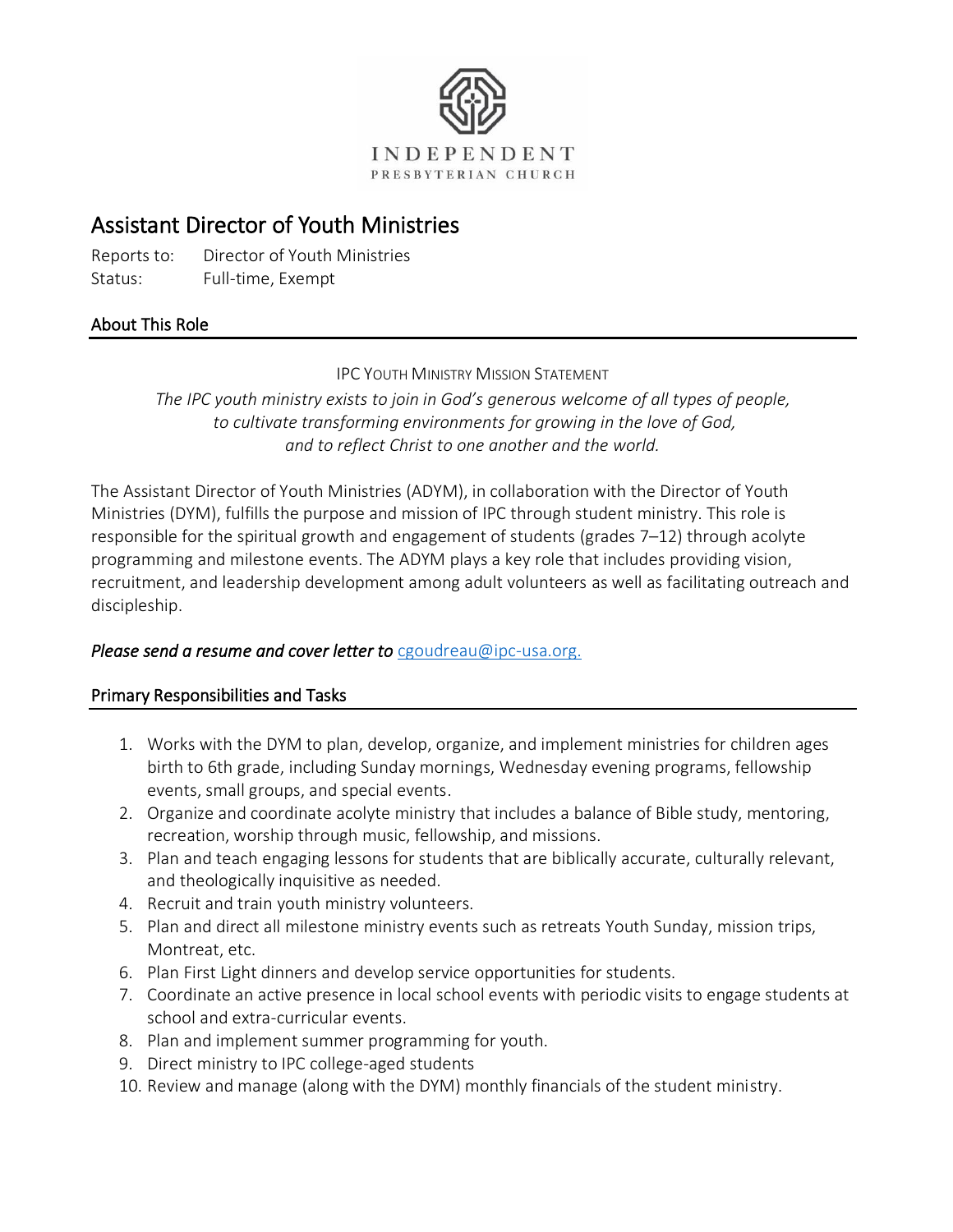# [Type here]

- 11. In a collaborative effort with the DYM, develop a ministry of presence building relationships with youth and their families; fostering an empowering, collaborative culture in the ministry.
- 12. Seek creative, innovative new ways to approach youth ministry while never sacrificing that our purpose and mission.
- 13. Works with DYM to ensure compliance with IPC's Child and Youth Protection Policy.

### Education, Experience, and Personal Characteristics

- A mature spiritual life and a deep sense of Christian faith that is evident in one's actions, one's words, and one's approach to youth ministry.
- Displays a genuine love for youth of all backgrounds, attentiveness to the challenges of adolescence, and an understanding of and experience in youth ministry.
- Integrates a holistic view of family ministries, and ministers to both youth and their parents.
- Incorporates youth participation into all aspects of the church's ministries.
- Undergraduate bachelor's degree at a minimum.
- Excellent organization, time management, planning and goal setting skills.
- Effective spoken and written communications skills.
- Proficiency with Microsoft Office, Outlook, Google applications, PowerPoint, social media platforms including Facebook and Instagram.
- Possess valid driver's license to transport youth in car or IPC van.

### Your Team

This position reports directly to the Director of Youth Ministries.

This position supervises the work of youth volunteers.

This position relates to the Youth Program Coordinator and Youth Intern(s).

This position is supported by the Executive Assistant for Faith Formation.

### Physical Demands

- Physical stamina and ability to maintain a constant state of alertness to supervise and participate in indoor and outdoor activities with students in the youth ministry.
- Kneeling, crouching, stooping, reaching, standing, sitting, ascending and descending stairs.
- Visual acuity- close and distant vision and ability to focus with or without correction.
- Talking- expressing or exchanging ideas by means of the spoken word.
- Hearing- perceiving the nature of sounds at normal speaking levels with or without correction
- Ability to work Sundays and occasionally weekends when required
- Ability to travel when required

Applicants will be required to complete IPC employment screening, which requires disclosure of any history of criminal activity and/or sex offense. Upon preliminary selection of a candidate, IPC will conduct a background and DMV check, reference check, and pre-employment drug screen.